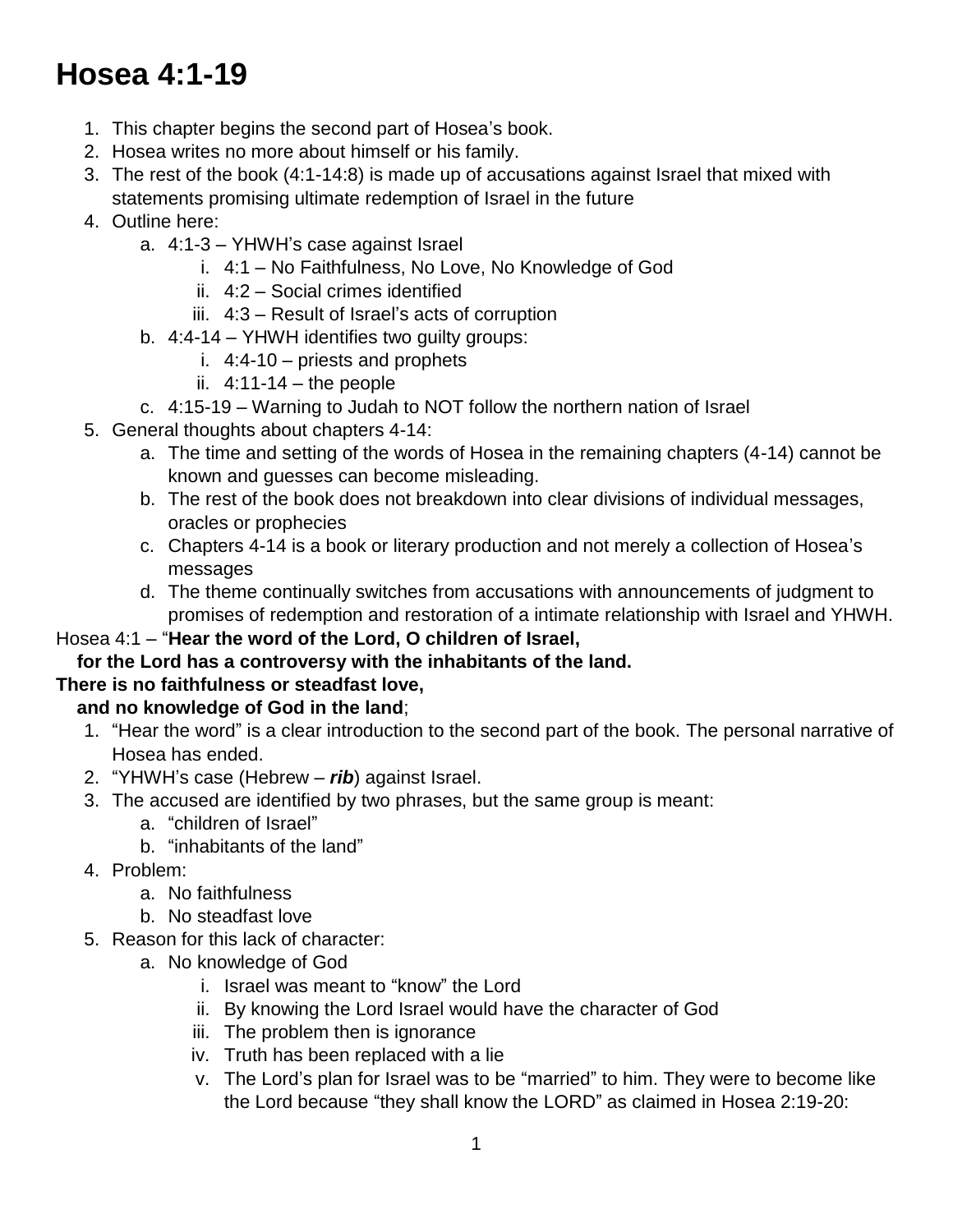"And I will betroth you to me forever. I will betroth you to me in righteousness and in justice, in steadfast love and in mercy. I will betroth you to me in faithfulness. And you shall know the Lord."

vi. The direction the Lord is taking Hosea here is the same direction he took Jeremiah about 140 years later in Judah as recorded in Jeremiah 2:8 – "The priests did not say, 'Where is the Lord?'

Those who handle the law did not know me;

the shepherds (or, rulers) transgressed against me; the prophets prophesied by Baal

and went after things that do not profit.

- 6. "Land '*eres* is mentioned 2x in 4:1.
	- a. "land" refers to the people
	- b. But, also, the people's behavior will have a direct effect on the physical land they live in

## 4:2 – "**there is swearing, lying, murder, stealing, and committing adultery;**

## **they break all bounds, and bloodshed follows bloodshed**.

- 1. When there is no character of the Lord in the people (loving-kindness and faithfulness) the results are social vices and crimes. To live as a community mankind must demonstrate the nature of YHWH.
- 2. The social crimes listed are FIVE with ONE basic trait of abandonment to self-serving human passion which concludes with ONE ultimate cultural result:
	- a. "swearing"- '*aloh* swearing an oath which is a curse for selfish motive and, likely, using the name of the Lord
	- b. "lying" *kahes* deceitfulness including defrauding someone of their rights or possessions and bringing false legal charges
	- c. "murder"- *rasoah* in Hosea 6:9 the priests are accused of this. "As marauders lie in ambush for a victim, so do bands of priests; they murder on the road to Shechem, carrying out their wicked schemes."
	- d. "stealing"- *ganob* possessions or kidnapping
	- e. "adultery" *na'op* this appears to be focused on marriage between man and wife and not a metaphor for the Lord and Israel here.
	- f. "break all bounds" –*paras* This verb indicates this list of vices is done vigorously and aggressively without restrained, boundary or limits.
		- i. Or, this word means the first 5 social crimes "break out" in society
		- ii. All societies have some of these 5 social crimes, but in this case these crimes "break out" or have no limits or boundaries to restrain them. This is lawlessness.
	- g. "bloodshed follows bloodshed" which literally means "bloodshed touches bloodshed" which is the description of a deconstructed society. "Bloodshed" is *damim* in Hebrew and is used 2x here

## 4:3 – "**Therefore the land mourns,**

## **and all who dwell in it languish,**

## **and also the beasts of the field**

## **and the birds of the heavens,**

## **and even the fish of the sea are taken away**.

- 1. "Therefore" The consequences of human behavior has an effect.
	- a. Not only is human society destroyed, the natural environment is destroyed.
	- b. Human society is rotten. Nature becomes sick.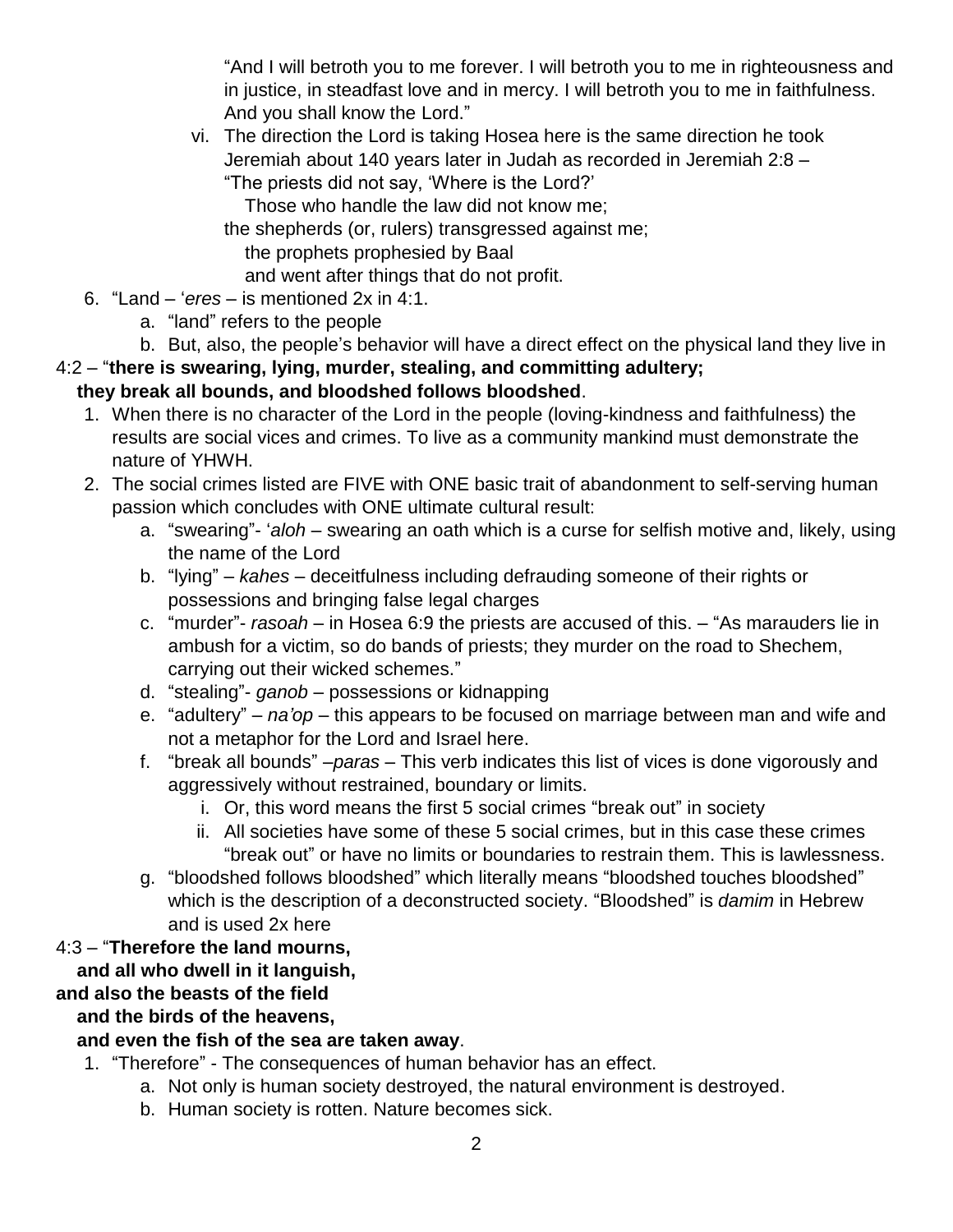c. The animals are listed "beasts…birds…fish…" as in Psalm 8:5-8 which describes the Lord's exaltation of man on the earth:

"what is man that you are mindful of him,

and the son of man that you care for him?

Yet you have made him a little lower than the heavenly beings and crowned him with glory and honor.

You have given him dominion over the works of your hands;

you have put all things under his feet,

all sheep and oxen,

and also the beasts of the field,

the birds of the heavens, and the fish of the sea,

whatever passes along the paths of the seas."

- d. The land "mourn" (*abal*) and "languish" (or, "wastes away") ('*amal*)
	- i. These two words describe disorder and weakness in the land
	- ii. Israel out of fellowship (or, mankind) with the Lord bring destruction to their environment.
	- iii. When Israel is restored to their covenant position the land with be healthy and bountiful

## 4:4 – "**Yet let no one contend,**

 **and let none accuse,**

 **for with you is my contention, O priest**.

4:5 – "**You shall stumble by day; the prophet also shall stumble with you by night;**

- **and I will destroy your mother**.
- 4:6 "**My people are destroyed for lack of knowledge; because you have rejected knowledge, I reject you from being a priest to me.**
- **And since you have forgotten the law of your God, I also will forget your children**.
- 4:7 "**The more they increased, the more they sinned against me; I will change their glory into shame**.
- 4:8 "**They feed on the sin[b] of my people; they are greedy for their iniquity**.
- 4:9 "**And it shall be like people, like priest; I will punish them for their ways and repay them for their deeds**.
- 4:10 "**They shall eat, but not be satisfied; they shall play the whore, but not multiply,**
- **because they have forsaken the Lord to cherish**
- 4:11 "**whoredom, wine, and new wine, which take away the understanding**.
- 4:12 "**My people inquire of a piece of wood, and their walking staff gives them oracles.**